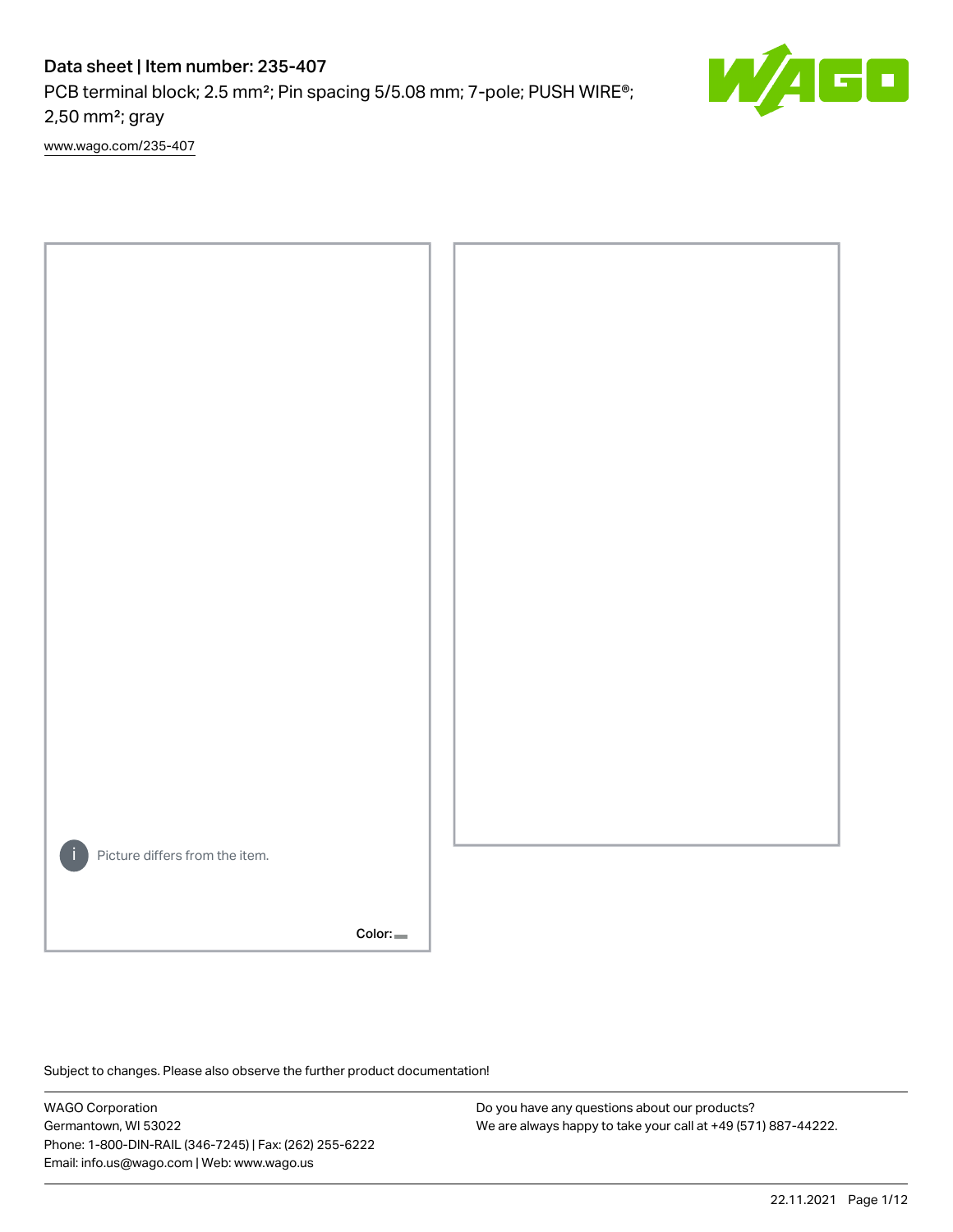

Dimensions in mm

 $L =$  (pole no. x pin spacing) + 1.5 mm

#### Item description

- $\blacksquare$  Low-profile PCB terminal strips with PUSH WIRE<sup>®</sup> connection for custom terminal strip assemblies
- **Push-in termination for solid conductors**
- $\blacksquare$ Double solder pins for high mechanical stability
- $\blacksquare$ Conductor removal via screwdriver (2.5mm x 0.4mm)
- $\blacksquare$ Set to metric or inch pin spacing by compressing terminal strips or pulling them apart

Subject to changes. Please also observe the further product documentation!

WAGO Corporation Germantown, WI 53022 Phone: 1-800-DIN-RAIL (346-7245) | Fax: (262) 255-6222 Email: info.us@wago.com | Web: www.wago.us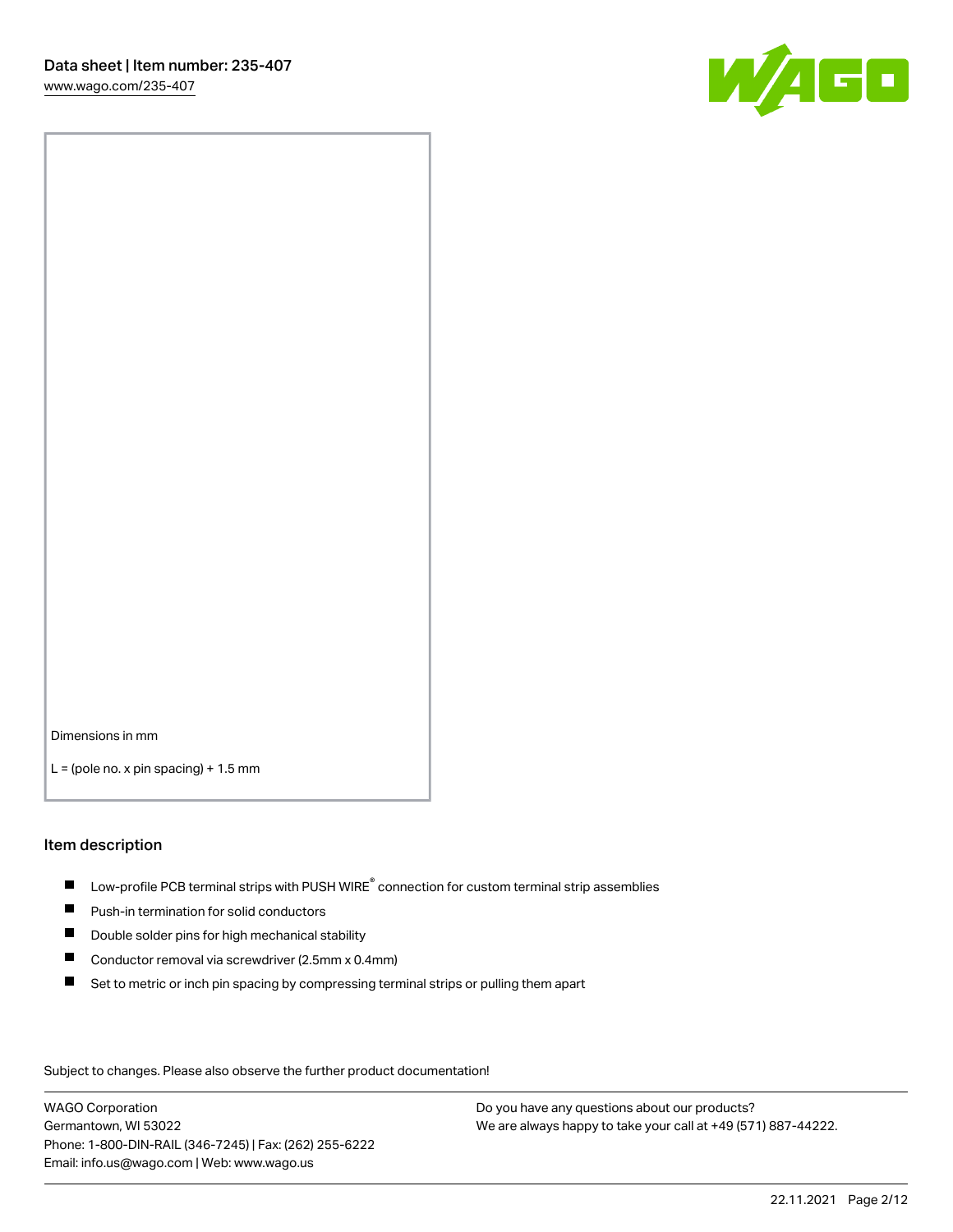

## Data Notes

| Variants: | Other pole numbers                                                                                               |
|-----------|------------------------------------------------------------------------------------------------------------------|
|           | Other colors                                                                                                     |
|           | Terminal strips with 7.5/7.62 mm and 10/10.16 mm pin spacing                                                     |
|           | Mixed-color PCB connector strips                                                                                 |
|           | Direct marking                                                                                                   |
|           | Other versions (or variants) can be requested from WAGO Sales or<br>configured at https://configurator.wago.com/ |
|           |                                                                                                                  |

## Electrical data

#### IEC Approvals

| Ratings per                 | IEC/EN 60664-1                                                        |
|-----------------------------|-----------------------------------------------------------------------|
| Rated voltage (III / 3)     | 250 V                                                                 |
| Rated surge voltage (III/3) | 4 <sub>kV</sub>                                                       |
| Rated voltage (III/2)       | 320 V                                                                 |
| Rated surge voltage (III/2) | 4 kV                                                                  |
| Nominal voltage (II/2)      | 630 V                                                                 |
| Rated surge voltage (II/2)  | 4 <sub>k</sub> V                                                      |
| Rated current               | 24 A                                                                  |
| Legend (ratings)            | $(III / 2)$ $\triangle$ Overvoltage category III / Pollution degree 2 |

## UL Approvals

| Approvals per                  | UL 1059 |
|--------------------------------|---------|
| Rated voltage UL (Use Group B) | 300 V   |
| Rated current UL (Use Group B) | 10 A    |
| Rated voltage UL (Use Group D) | 300 V   |
| Rated current UL (Use Group D) | 10 A    |

# CSA Approvals

| Rated voltage CSA (Use Group B) | 300 V |
|---------------------------------|-------|
| Rated current CSA (Use Group B) | 15 A  |

## Connection data

| Total number of connection points |  |
|-----------------------------------|--|
|-----------------------------------|--|

Subject to changes. Please also observe the further product documentation!

| WAGO Corporation                                       | Do you have any questions about our products?                 |
|--------------------------------------------------------|---------------------------------------------------------------|
| Germantown, WI 53022                                   | We are always happy to take your call at +49 (571) 887-44222. |
| Phone: 1-800-DIN-RAIL (346-7245)   Fax: (262) 255-6222 |                                                               |
| Email: info.us@wago.com   Web: www.wago.us             |                                                               |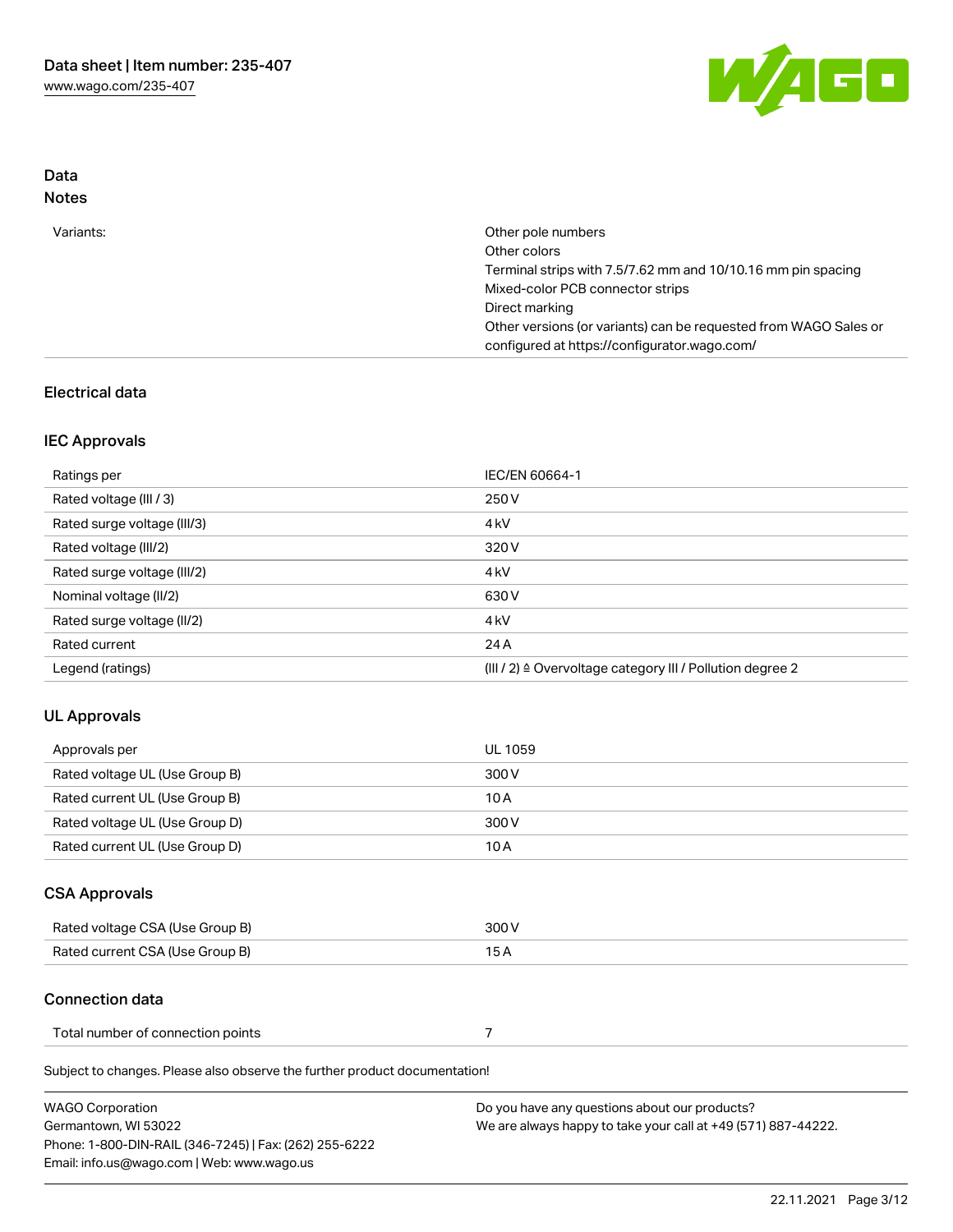## Data sheet | Item number: 235-407

[www.wago.com/235-407](http://www.wago.com/235-407)



| Total number of potentials |  |
|----------------------------|--|
| Number of connection types |  |
| Number of levels           |  |

#### Connection 1

| Connection technology                             | PUSH WIRE                              |
|---------------------------------------------------|----------------------------------------|
| Actuation type                                    | Operating tool                         |
| Solid conductor                                   | $0.5$ 2.5 mm <sup>2</sup> / 20  14 AWG |
| Fine-stranded conductor; with insulated ferrule   | $0.251.5$ mm <sup>2</sup>              |
| Fine-stranded conductor; with uninsulated ferrule | $0.251.5$ mm <sup>2</sup>              |
| Strip length                                      | $910$ mm / 0.35  0.39 inch             |
| Conductor connection direction to PCB             | 0°                                     |
| Number of poles                                   |                                        |

## Physical data

| Pin spacing                          | 5/5.08 mm / 0.197/0.2 inch |
|--------------------------------------|----------------------------|
| Width                                | 36.5 mm / 1.437 inch       |
| Height                               | 12.8 mm / 0.504 inch       |
| Height from the surface              | 9.2 mm / 0.362 inch        |
| Depth                                | 12.5 mm / 0.492 inch       |
| Solder pin length                    | 3.6 <sub>mm</sub>          |
| Solder pin dimensions                | $0.8 \times 0.4$ mm        |
| Drilled hole diameter with tolerance | 1 <sup>(+0.1)</sup> mm     |

## PCB contact

| <b>PCB Contact</b>                  | тнт                                      |
|-------------------------------------|------------------------------------------|
| Solder pin arrangement              | over the entire terminal strip (in-line) |
| Number of solder pins per potential |                                          |

#### Material data

| Color                                            | gray                              |
|--------------------------------------------------|-----------------------------------|
| Material group                                   |                                   |
| Insulation material                              | Polyamide (PA66)                  |
| Flammability class per UL94                      | V0                                |
| Clamping spring material                         | Chrome nickel spring steel (CrNi) |
| $\sim$ $\sim$ $\sim$ $\sim$ $\sim$ $\sim$ $\sim$ |                                   |

Contact material

Subject to changes. Please also observe the further product documentation!  $\mathbf{E}$ 

| <b>WAGO Corporation</b>                                | Do you have any questions about our products?                 |
|--------------------------------------------------------|---------------------------------------------------------------|
| Germantown, WI 53022                                   | We are always happy to take your call at +49 (571) 887-44222. |
| Phone: 1-800-DIN-RAIL (346-7245)   Fax: (262) 255-6222 |                                                               |
| Email: info.us@wago.com   Web: www.wago.us             |                                                               |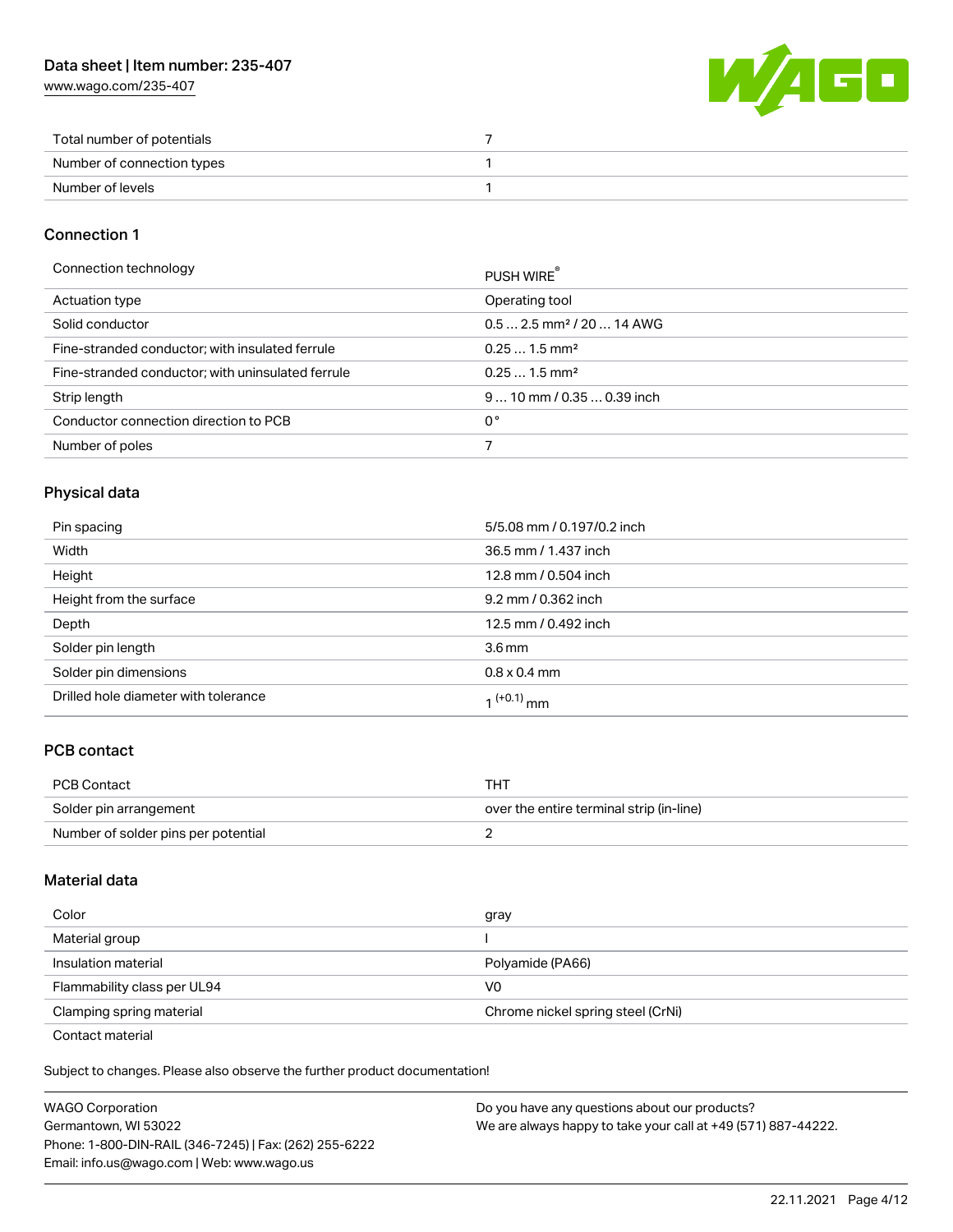

Electrolytic copper (E<sub>Cu</sub>)

| Contact plating | tin-plated |
|-----------------|------------|
| Fire load       | 0.081 MJ   |
| Weight          | 4.9 g      |
|                 |            |

#### Environmental requirements

| Limit temperature range | $. +105 °C$<br>-60 |
|-------------------------|--------------------|
|-------------------------|--------------------|

#### Commercial data

| Product Group         | 4 (Printed Circuit) |
|-----------------------|---------------------|
| PU (SPU)              | 120 (30) Stück      |
| Packaging type        | box                 |
| Country of origin     | CΝ                  |
| <b>GTIN</b>           | 4044918654951       |
| Customs tariff number | 8536904000          |

## Approvals / Certificates

#### Country specific Approvals

| Logo | Approval                                                                   | <b>Additional Approval Text</b> | Certificate<br>name         |
|------|----------------------------------------------------------------------------|---------------------------------|-----------------------------|
| KEMA | <b>CCA</b><br>DEKRA Certification B.V.                                     | EN 60947                        | 2149549.02                  |
|      | <b>CCA</b><br>DEKRA Certification B.V.                                     | EN 60947                        | NTR <sub>NL</sub> -<br>7144 |
|      | <b>CCA</b><br>DEKRA Certification B.V.                                     | EN 60998                        | NTR NL<br>6919              |
|      | <b>CCA</b><br>DEKRA Certification B.V.                                     | EN 60947-7-4                    | NTR NL-<br>7774             |
|      | <b>CSA</b><br>DEKRA Certification B.V.                                     | C22.2                           | 1673956                     |
|      | Subject to changes. Please also observe the further product documentation! |                                 |                             |

WAGO Corporation Germantown, WI 53022 Phone: 1-800-DIN-RAIL (346-7245) | Fax: (262) 255-6222 Email: info.us@wago.com | Web: www.wago.us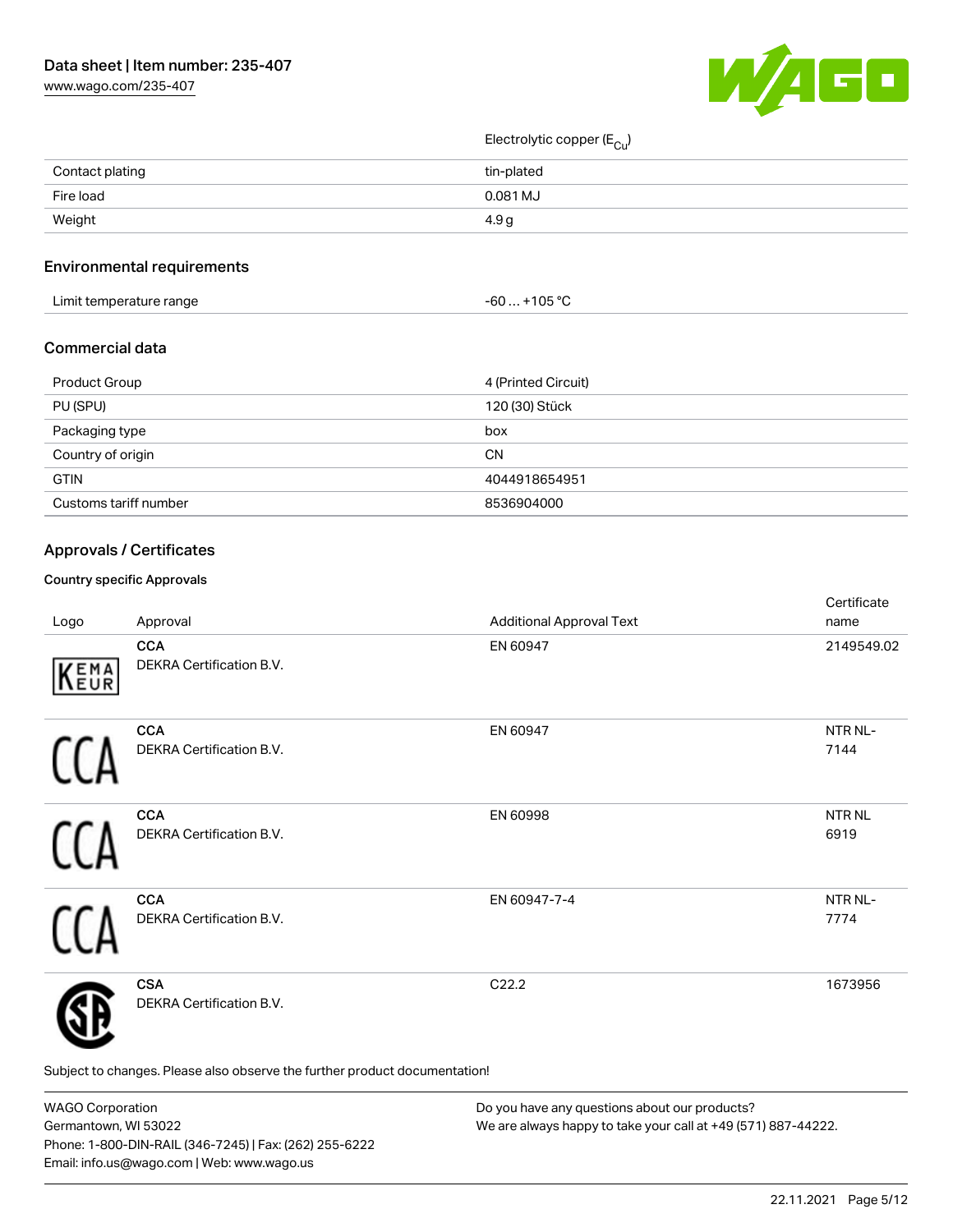## Data sheet | Item number: 235-407

[www.wago.com/235-407](http://www.wago.com/235-407)



EN 60947 40029328

|               | VDF                                   |
|---------------|---------------------------------------|
| $\sqrt{v}$ DE | VDE Prüf- und Zertifizierungsinstitut |
|               |                                       |

#### Ship Approvals

| Logo | Approval                                  | <b>Additional Approval Text</b> | Certificate<br>name             |
|------|-------------------------------------------|---------------------------------|---------------------------------|
| ABS. | <b>ABS</b><br>American Bureau of Shipping |                                 | 19-<br>HG1869876-<br><b>PDA</b> |
|      | <b>DNV GL</b>                             | -                               | TAE000016Z                      |
|      | Det Norske Veritas, Germanischer Lloyd    |                                 |                                 |

#### UL-Approvals

|                                 |                               |                                 | Certificate |
|---------------------------------|-------------------------------|---------------------------------|-------------|
| Logo                            | Approval                      | <b>Additional Approval Text</b> | name        |
|                                 | UL                            | $\overline{\phantom{0}}$        | E45172      |
| $\overline{\phantom{0}}$<br>. . | UL International Germany GmbH |                                 |             |

#### Optional accessories

| Marking strip | Marking accessories                                                                                                                                                                  |                                  |
|---------------|--------------------------------------------------------------------------------------------------------------------------------------------------------------------------------------|----------------------------------|
|               | Item no.: 210-332/500-202<br>Marking strips; as a DIN A4 sheet; MARKED; 1-16 (160x); Height of marker strip: 3 mm; Strip length 182<br>mm; Horizontal marking; Self-adhesive; white  | www.wago.com/210-332<br>/500-202 |
|               | Item no.: 210-332/500-206<br>Marking strips; as a DIN A4 sheet; MARKED; 33-48 (160x); Height of marker strip: 3 mm; Strip length<br>182 mm; Horizontal marking; Self-adhesive; white | www.wago.com/210-332<br>/500-206 |
|               | Item no.: 210-332/500-205<br>Marking strips; as a DIN A4 sheet; MARKED; 1-32 (80x); Height of marker strip: 3 mm; Strip length 182<br>mm; Horizontal marking; Self-adhesive; white   | www.wago.com/210-332<br>/500-205 |
|               | Item no.: 210-332/508-202<br>Marking strips; as a DIN A4 sheet; MARKED; 1-16 (160x); Height of marker strip: 3 mm; Strip length 182<br>mm; Horizontal marking; Self-adhesive; white  | www.wago.com/210-332<br>/508-202 |
|               | Item no.: 210-332/500-204<br>Marking strips; as a DIN A4 sheet; MARKED; 17-32 (160x); Height of marker strip: 3 mm; Strip length<br>182 mm; Horizontal marking; Self-adhesive; white | www.wago.com/210-332<br>/500-204 |

Subject to changes. Please also observe the further product documentation!

WAGO Corporation Germantown, WI 53022 Phone: 1-800-DIN-RAIL (346-7245) | Fax: (262) 255-6222 Email: info.us@wago.com | Web: www.wago.us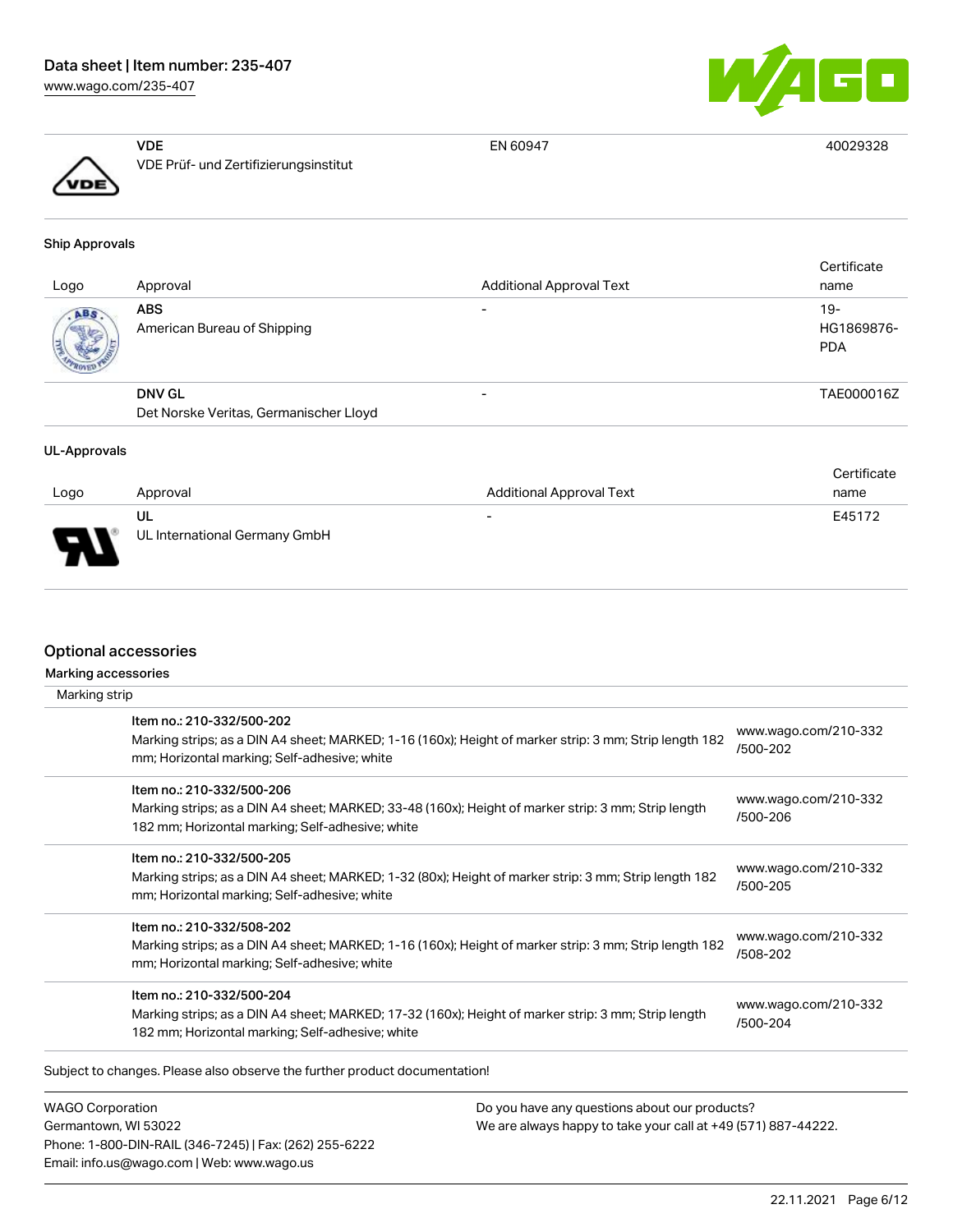

|                 | Item no.: 210-332/508-204                                                                                                                               |                                  |
|-----------------|---------------------------------------------------------------------------------------------------------------------------------------------------------|----------------------------------|
|                 | Marking strips; as a DIN A4 sheet; MARKED; 17-32 (160x); Height of marker strip: 3 mm; Strip length<br>182 mm; Horizontal marking; Self-adhesive; white | www.wago.com/210-332<br>/508-204 |
|                 | Item no.: 210-332/508-206                                                                                                                               | www.wago.com/210-332             |
|                 | Marking strips; as a DIN A4 sheet; MARKED; 33-48 (160x); Height of marker strip: 3 mm; Strip length                                                     | /508-206                         |
|                 | 182 mm; Horizontal marking; Self-adhesive; white                                                                                                        |                                  |
|                 | Item no.: 210-332/508-205                                                                                                                               | www.wago.com/210-332             |
|                 | Marking strips; as a DIN A4 sheet; MARKED; 1-32 (80x); Height of marker strip: 3 mm; Strip length 182<br>mm; Horizontal marking; Self-adhesive; white   | /508-205                         |
| <b>Ferrules</b> |                                                                                                                                                         |                                  |
| Ferrule         |                                                                                                                                                         |                                  |
|                 | Item no.: 216-101                                                                                                                                       |                                  |
|                 | Ferrule; Sleeve for 0.5 mm <sup>2</sup> / AWG 22; uninsulated; electro-tin plated; silver-colored                                                       | www.wago.com/216-101             |
| š               | Item no.: 216-104                                                                                                                                       |                                  |
|                 | Ferrule; Sleeve for 1.5 mm <sup>2</sup> / AWG 16; uninsulated; electro-tin plated; silver-colored                                                       | www.wago.com/216-104             |
|                 | Item no.: 216-102                                                                                                                                       |                                  |
|                 | Ferrule; Sleeve for 0.75 mm <sup>2</sup> / AWG 20; uninsulated; electro-tin plated; silver-colored                                                      | www.wago.com/216-102             |
|                 | Item no.: 216-103                                                                                                                                       |                                  |
|                 | Ferrule; Sleeve for 1 mm <sup>2</sup> / AWG 18; uninsulated; electro-tin plated                                                                         | www.wago.com/216-103             |
|                 | Item no.: 216-123                                                                                                                                       |                                  |
|                 | Ferrule; Sleeve for 1 mm <sup>2</sup> / AWG 18; uninsulated; electro-tin plated; silver-colored                                                         | www.wago.com/216-123             |
|                 | Item no.: 216-122                                                                                                                                       |                                  |
|                 | Ferrule; Sleeve for 0.75 mm <sup>2</sup> / AWG 20; uninsulated; electro-tin plated; silver-colored                                                      | www.wago.com/216-122             |
| Ĭ.              | Item no.: 216-124                                                                                                                                       |                                  |
|                 | Ferrule; Sleeve for 1.5 mm <sup>2</sup> / AWG 16; uninsulated; electro-tin plated                                                                       | www.wago.com/216-124             |
|                 | Item no.: 216-142                                                                                                                                       |                                  |
|                 | Ferrule; Sleeve for 0.75 mm <sup>2</sup> / 18 AWG; uninsulated; electro-tin plated; electrolytic copper; gastight                                       | www.wago.com/216-142             |
|                 | crimped; acc. to DIN 46228, Part 1/08.92                                                                                                                |                                  |
|                 | Item no.: 216-132                                                                                                                                       |                                  |
|                 | Ferrule; Sleeve for 0.34 mm <sup>2</sup> / AWG 24; uninsulated; electro-tin plated                                                                      | www.wago.com/216-132             |
| î.              | Item no.: 216-121                                                                                                                                       |                                  |
|                 | Ferrule; Sleeve for 0.5 mm <sup>2</sup> / AWG 22; uninsulated; electro-tin plated; silver-colored                                                       | www.wago.com/216-121             |
|                 | Item no.: 216-143                                                                                                                                       |                                  |
|                 | Ferrule; Sleeve for 1 mm <sup>2</sup> / AWG 18; uninsulated; electro-tin plated; electrolytic copper; gastight                                          | www.wago.com/216-143             |
|                 | crimped; acc. to DIN 46228, Part 1/08.92                                                                                                                |                                  |
|                 | Item no.: 216-131                                                                                                                                       |                                  |
|                 | Ferrule; Sleeve for 0.25 mm <sup>2</sup> / AWG 24; uninsulated; electro-tin plated; silver-colored                                                      | www.wago.com/216-131             |
|                 | Item no.: 216-141                                                                                                                                       |                                  |
|                 | Ferrule; Sleeve for 0.5 mm <sup>2</sup> / 20 AWG; uninsulated; electro-tin plated; electrolytic copper; gastight                                        | www.wago.com/216-141             |
|                 | crimped; acc. to DIN 46228, Part 1/08.92                                                                                                                |                                  |
|                 | Subject to changes. Please also observe the further product documentation!                                                                              |                                  |
|                 |                                                                                                                                                         |                                  |

WAGO Corporation Germantown, WI 53022 Phone: 1-800-DIN-RAIL (346-7245) | Fax: (262) 255-6222 Email: info.us@wago.com | Web: www.wago.us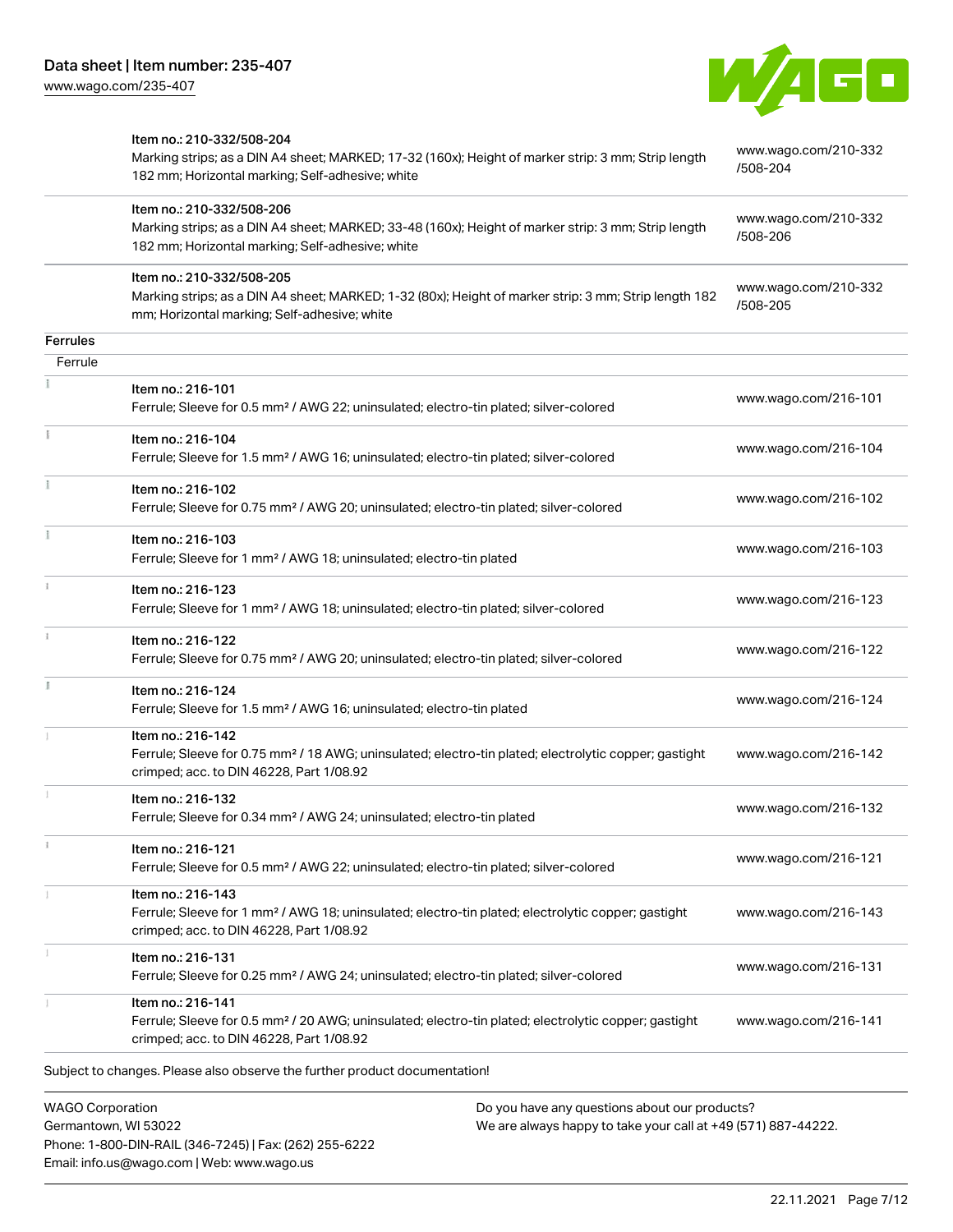

| ۸<br>Item no.: 216-203<br>Ferrule; Sleeve for 1 mm <sup>2</sup> / AWG 18; insulated; electro-tin plated; red<br>Item no.: 216-202<br>Ferrule; Sleeve for 0.75 mm <sup>2</sup> / 18 AWG; insulated; electro-tin plated; gray<br>Item no.: 216-151<br>Ferrule; Sleeve for 0.25 mm <sup>2</sup> / AWG 24; uninsulated; electro-tin plated<br>Item no.: 216-204<br>1<br>Ferrule; Sleeve for 1.5 mm <sup>2</sup> / AWG 16; insulated; electro-tin plated; black<br>Item no.: 216-144<br>Ferrule; Sleeve for 1.5 mm <sup>2</sup> / AWG 16; uninsulated; electro-tin plated; electrolytic copper; gastight<br>crimped; acc. to DIN 46228, Part 1/08.92; silver-colored<br>Item no.: 216-201<br>Ferrule; Sleeve for 0.5 mm <sup>2</sup> / 20 AWG; insulated; electro-tin plated; white<br>Item no.: 216-223<br>Ferrule; Sleeve for 1 mm <sup>2</sup> / AWG 18; insulated; electro-tin plated; red<br>Item no.: 216-241<br>Ferrule; Sleeve for 0.5 mm <sup>2</sup> / 20 AWG; insulated; electro-tin plated; electrolytic copper; gastight<br>crimped; acc. to DIN 46228, Part 4/09.90; white<br>Item no.: 216-242<br>Ferrule; Sleeve for 0.75 mm <sup>2</sup> / 18 AWG; insulated; electro-tin plated; electrolytic copper; gastight<br>crimped; acc. to DIN 46228, Part 4/09.90; gray<br>Item no.: 216-222<br>Ferrule; Sleeve for 0.75 mm <sup>2</sup> / 18 AWG; insulated; electro-tin plated; gray<br>Item no.: 216-221<br>Ferrule; Sleeve for 0.5 mm <sup>2</sup> / 20 AWG; insulated; electro-tin plated; white<br>Item no.: 216-224<br>1<br>Ferrule; Sleeve for 1.5 mm <sup>2</sup> / AWG 16; insulated; electro-tin plated; black<br>Item no.: 216-243<br>Ferrule; Sleeve for 1 mm <sup>2</sup> / AWG 18; insulated; electro-tin plated; electrolytic copper; gastight crimped; www.wago.com/216-243<br>acc. to DIN 46228, Part 4/09.90; red<br>Item no.: 216-244<br>1<br>Ferrule; Sleeve for 1.5 mm <sup>2</sup> / AWG 16; insulated; electro-tin plated; electrolytic copper; gastight<br>crimped; acc. to DIN 46228, Part 4/09.90; black<br>Item no.: 216-263<br>٥<br>Ferrule; Sleeve for 1 mm <sup>2</sup> / AWG 18; insulated; electro-tin plated; electrolytic copper; gastight crimped; www.wago.com/216-263<br>acc. to DIN 46228, Part 4/09.90; red<br>Item no.: 216-264<br>1 | Item no.: 216-152<br>Ferrule; Sleeve for 0.34 mm <sup>2</sup> / AWG 24; uninsulated; electro-tin plated        | www.wago.com/216-152 |
|-------------------------------------------------------------------------------------------------------------------------------------------------------------------------------------------------------------------------------------------------------------------------------------------------------------------------------------------------------------------------------------------------------------------------------------------------------------------------------------------------------------------------------------------------------------------------------------------------------------------------------------------------------------------------------------------------------------------------------------------------------------------------------------------------------------------------------------------------------------------------------------------------------------------------------------------------------------------------------------------------------------------------------------------------------------------------------------------------------------------------------------------------------------------------------------------------------------------------------------------------------------------------------------------------------------------------------------------------------------------------------------------------------------------------------------------------------------------------------------------------------------------------------------------------------------------------------------------------------------------------------------------------------------------------------------------------------------------------------------------------------------------------------------------------------------------------------------------------------------------------------------------------------------------------------------------------------------------------------------------------------------------------------------------------------------------------------------------------------------------------------------------------------------------------------------------------------------------------------------------------------------------------------------|----------------------------------------------------------------------------------------------------------------|----------------------|
|                                                                                                                                                                                                                                                                                                                                                                                                                                                                                                                                                                                                                                                                                                                                                                                                                                                                                                                                                                                                                                                                                                                                                                                                                                                                                                                                                                                                                                                                                                                                                                                                                                                                                                                                                                                                                                                                                                                                                                                                                                                                                                                                                                                                                                                                                     |                                                                                                                | www.wago.com/216-203 |
|                                                                                                                                                                                                                                                                                                                                                                                                                                                                                                                                                                                                                                                                                                                                                                                                                                                                                                                                                                                                                                                                                                                                                                                                                                                                                                                                                                                                                                                                                                                                                                                                                                                                                                                                                                                                                                                                                                                                                                                                                                                                                                                                                                                                                                                                                     |                                                                                                                | www.wago.com/216-202 |
|                                                                                                                                                                                                                                                                                                                                                                                                                                                                                                                                                                                                                                                                                                                                                                                                                                                                                                                                                                                                                                                                                                                                                                                                                                                                                                                                                                                                                                                                                                                                                                                                                                                                                                                                                                                                                                                                                                                                                                                                                                                                                                                                                                                                                                                                                     |                                                                                                                | www.wago.com/216-151 |
|                                                                                                                                                                                                                                                                                                                                                                                                                                                                                                                                                                                                                                                                                                                                                                                                                                                                                                                                                                                                                                                                                                                                                                                                                                                                                                                                                                                                                                                                                                                                                                                                                                                                                                                                                                                                                                                                                                                                                                                                                                                                                                                                                                                                                                                                                     |                                                                                                                | www.wago.com/216-204 |
|                                                                                                                                                                                                                                                                                                                                                                                                                                                                                                                                                                                                                                                                                                                                                                                                                                                                                                                                                                                                                                                                                                                                                                                                                                                                                                                                                                                                                                                                                                                                                                                                                                                                                                                                                                                                                                                                                                                                                                                                                                                                                                                                                                                                                                                                                     |                                                                                                                | www.wago.com/216-144 |
|                                                                                                                                                                                                                                                                                                                                                                                                                                                                                                                                                                                                                                                                                                                                                                                                                                                                                                                                                                                                                                                                                                                                                                                                                                                                                                                                                                                                                                                                                                                                                                                                                                                                                                                                                                                                                                                                                                                                                                                                                                                                                                                                                                                                                                                                                     |                                                                                                                | www.wago.com/216-201 |
|                                                                                                                                                                                                                                                                                                                                                                                                                                                                                                                                                                                                                                                                                                                                                                                                                                                                                                                                                                                                                                                                                                                                                                                                                                                                                                                                                                                                                                                                                                                                                                                                                                                                                                                                                                                                                                                                                                                                                                                                                                                                                                                                                                                                                                                                                     |                                                                                                                | www.wago.com/216-223 |
|                                                                                                                                                                                                                                                                                                                                                                                                                                                                                                                                                                                                                                                                                                                                                                                                                                                                                                                                                                                                                                                                                                                                                                                                                                                                                                                                                                                                                                                                                                                                                                                                                                                                                                                                                                                                                                                                                                                                                                                                                                                                                                                                                                                                                                                                                     |                                                                                                                | www.wago.com/216-241 |
|                                                                                                                                                                                                                                                                                                                                                                                                                                                                                                                                                                                                                                                                                                                                                                                                                                                                                                                                                                                                                                                                                                                                                                                                                                                                                                                                                                                                                                                                                                                                                                                                                                                                                                                                                                                                                                                                                                                                                                                                                                                                                                                                                                                                                                                                                     |                                                                                                                | www.wago.com/216-242 |
|                                                                                                                                                                                                                                                                                                                                                                                                                                                                                                                                                                                                                                                                                                                                                                                                                                                                                                                                                                                                                                                                                                                                                                                                                                                                                                                                                                                                                                                                                                                                                                                                                                                                                                                                                                                                                                                                                                                                                                                                                                                                                                                                                                                                                                                                                     |                                                                                                                | www.wago.com/216-222 |
|                                                                                                                                                                                                                                                                                                                                                                                                                                                                                                                                                                                                                                                                                                                                                                                                                                                                                                                                                                                                                                                                                                                                                                                                                                                                                                                                                                                                                                                                                                                                                                                                                                                                                                                                                                                                                                                                                                                                                                                                                                                                                                                                                                                                                                                                                     |                                                                                                                | www.wago.com/216-221 |
|                                                                                                                                                                                                                                                                                                                                                                                                                                                                                                                                                                                                                                                                                                                                                                                                                                                                                                                                                                                                                                                                                                                                                                                                                                                                                                                                                                                                                                                                                                                                                                                                                                                                                                                                                                                                                                                                                                                                                                                                                                                                                                                                                                                                                                                                                     |                                                                                                                | www.wago.com/216-224 |
|                                                                                                                                                                                                                                                                                                                                                                                                                                                                                                                                                                                                                                                                                                                                                                                                                                                                                                                                                                                                                                                                                                                                                                                                                                                                                                                                                                                                                                                                                                                                                                                                                                                                                                                                                                                                                                                                                                                                                                                                                                                                                                                                                                                                                                                                                     |                                                                                                                |                      |
|                                                                                                                                                                                                                                                                                                                                                                                                                                                                                                                                                                                                                                                                                                                                                                                                                                                                                                                                                                                                                                                                                                                                                                                                                                                                                                                                                                                                                                                                                                                                                                                                                                                                                                                                                                                                                                                                                                                                                                                                                                                                                                                                                                                                                                                                                     |                                                                                                                | www.wago.com/216-244 |
|                                                                                                                                                                                                                                                                                                                                                                                                                                                                                                                                                                                                                                                                                                                                                                                                                                                                                                                                                                                                                                                                                                                                                                                                                                                                                                                                                                                                                                                                                                                                                                                                                                                                                                                                                                                                                                                                                                                                                                                                                                                                                                                                                                                                                                                                                     |                                                                                                                |                      |
| crimped; acc. to DIN 46228, Part 4/09.90; black                                                                                                                                                                                                                                                                                                                                                                                                                                                                                                                                                                                                                                                                                                                                                                                                                                                                                                                                                                                                                                                                                                                                                                                                                                                                                                                                                                                                                                                                                                                                                                                                                                                                                                                                                                                                                                                                                                                                                                                                                                                                                                                                                                                                                                     | Ferrule; Sleeve for 1.5 mm <sup>2</sup> / AWG 16; insulated; electro-tin plated; electrolytic copper; gastight | www.wago.com/216-264 |

Subject to changes. Please also observe the further product documentation!

WAGO Corporation Germantown, WI 53022 Phone: 1-800-DIN-RAIL (346-7245) | Fax: (262) 255-6222 Email: info.us@wago.com | Web: www.wago.us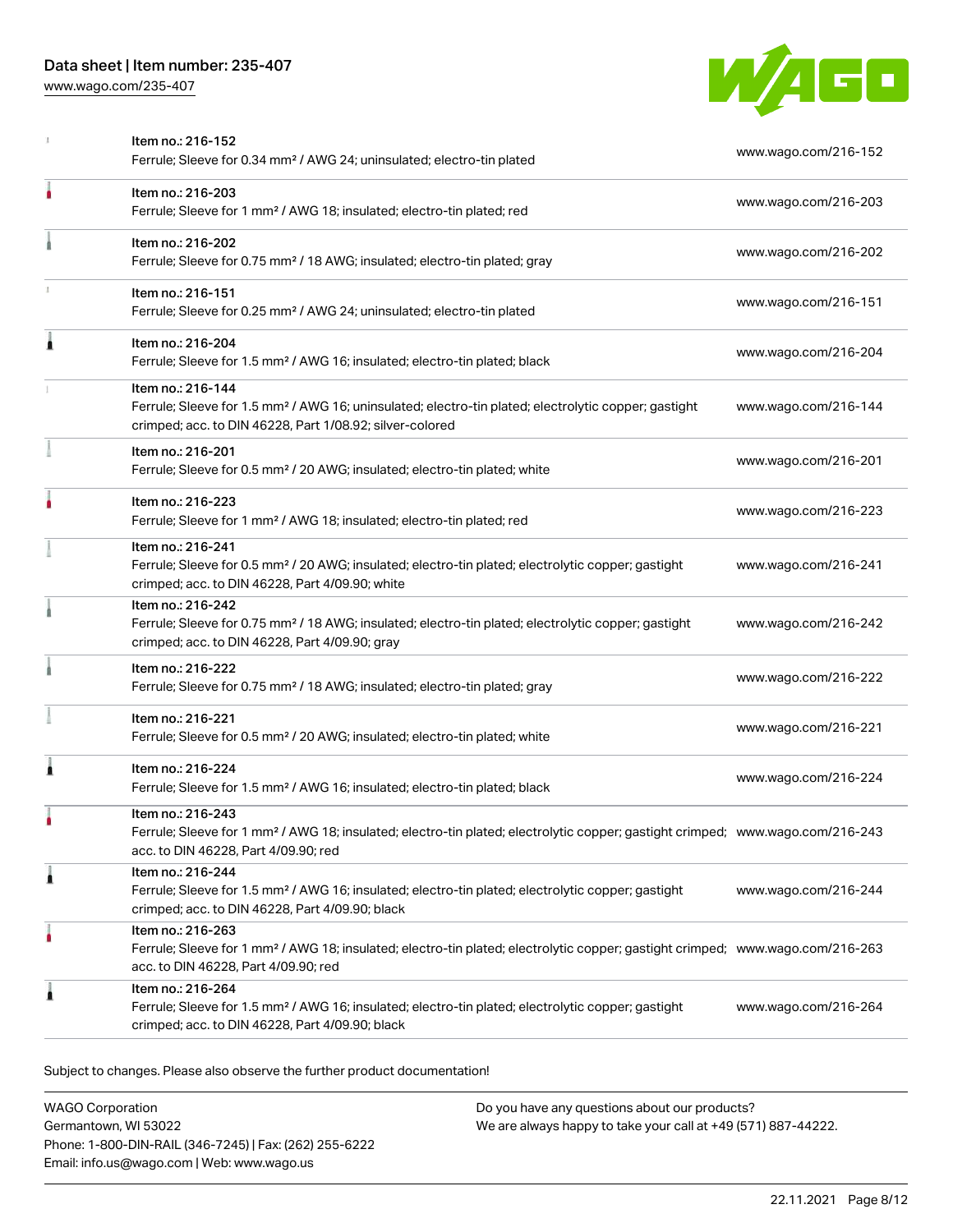

| л              | Item no.: 216-284                                                                                                                                                 | www.wago.com/216-284 |
|----------------|-------------------------------------------------------------------------------------------------------------------------------------------------------------------|----------------------|
|                | Ferrule; Sleeve for 1.5 mm <sup>2</sup> / AWG 16; insulated; electro-tin plated; electrolytic copper; gastight<br>crimped; acc. to DIN 46228, Part 4/09.90; black |                      |
|                | Item no.: 216-262                                                                                                                                                 |                      |
|                | Ferrule; Sleeve for 0.75 mm <sup>2</sup> / 18 AWG; insulated; electro-tin plated; electrolytic copper; gastight<br>crimped; acc. to DIN 46228, Part 4/09.90; gray | www.wago.com/216-262 |
|                | Item no.: 216-301                                                                                                                                                 |                      |
|                | Ferrule; Sleeve for 0.25 mm <sup>2</sup> / AWG 24; insulated; electro-tin plated; yellow                                                                          | www.wago.com/216-301 |
|                | Item no.: 216-321                                                                                                                                                 |                      |
|                | Ferrule; Sleeve for 0.25 mm <sup>2</sup> / AWG 24; insulated; electro-tin plated; yellow                                                                          | www.wago.com/216-321 |
|                | Item no.: 216-322                                                                                                                                                 | www.wago.com/216-322 |
|                | Ferrule; Sleeve for 0.34 mm <sup>2</sup> / 22 AWG; insulated; electro-tin plated; green                                                                           |                      |
|                | Item no.: 216-302                                                                                                                                                 | www.wago.com/216-302 |
|                | Ferrule; Sleeve for 0.34 mm <sup>2</sup> / 22 AWG; insulated; electro-tin plated; light turquoise                                                                 |                      |
| <b>Tools</b>   |                                                                                                                                                                   |                      |
| Operating tool |                                                                                                                                                                   |                      |
|                | Item no.: 210-648                                                                                                                                                 |                      |
|                | Operating tool; Blade: 2.5 x 0.4 mm; with a partially insulated shaft; angled; short                                                                              | www.wago.com/210-648 |
|                | Item no.: 210-647                                                                                                                                                 |                      |
|                | Operating tool; Blade: 2.5 x 0.4 mm; with a partially insulated shaft; multicoloured                                                                              | www.wago.com/210-647 |
|                | Item no.: 210-719                                                                                                                                                 |                      |
|                | Operating tool; Blade: 2.5 x 0.4 mm; with a partially insulated shaft                                                                                             | www.wago.com/210-719 |

## Downloads Documentation

| <b>Additional Information</b> |            |                 |          |
|-------------------------------|------------|-----------------|----------|
| Technical explanations        | 2019 Apr 3 | pdf<br>2.0 MB   | Download |
|                               |            | pdf<br>125.0 kB | Download |

# CAD files

| CAE data                  |     |          |
|---------------------------|-----|----------|
| EPLAN Data Portal 235-407 | URL | Download |
| ZUKEN Portal 235-407      | URL | Download |

#### PCB Design

Subject to changes. Please also observe the further product documentation!

| <b>WAGO Corporation</b>                                | Do you have any questions about our products?                 |
|--------------------------------------------------------|---------------------------------------------------------------|
| Germantown, WI 53022                                   | We are always happy to take your call at +49 (571) 887-44222. |
| Phone: 1-800-DIN-RAIL (346-7245)   Fax: (262) 255-6222 |                                                               |
| Email: info.us@wago.com   Web: www.wago.us             |                                                               |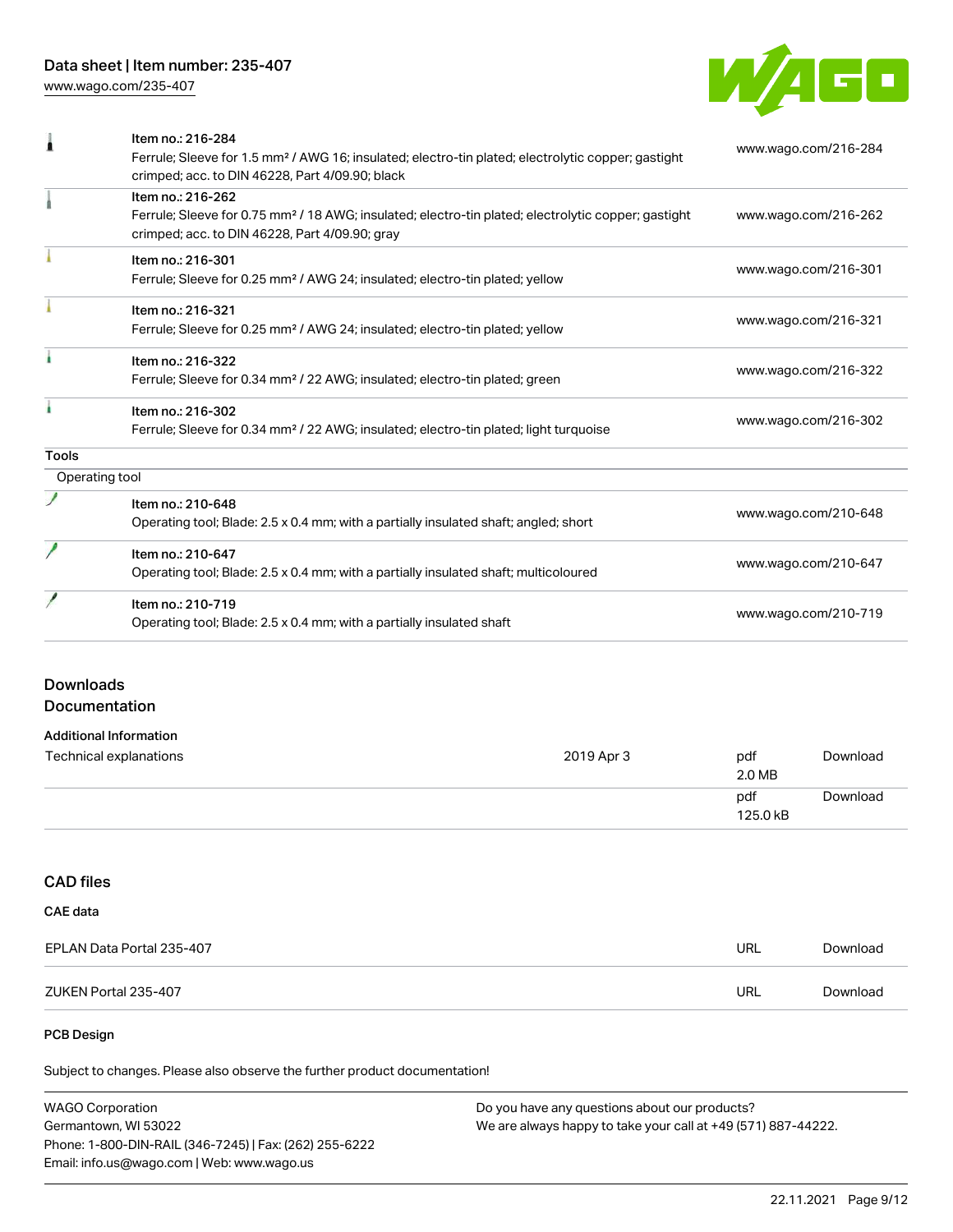

URL [Download](https://www.wago.com/global/d/UltraLibrarian_URLS_235-407)

Symbol and Footprint 235-407

CAx data for your PCB design, consisting of "schematic symbols and PCB footprints", allow easy integration of the WAGO component into your development environment.

#### Supported formats:

- $\blacksquare$ Accel EDA 14 & 15
- $\blacksquare$ Altium 6 to current version
- $\blacksquare$ Cadence Allegro
- $\blacksquare$ **DesignSpark**
- $\blacksquare$ Eagle Libraries
- $\blacksquare$ KiCad
- $\blacksquare$ Mentor Graphics BoardStation
- $\blacksquare$ Mentor Graphics Design Architect
- $\blacksquare$ Mentor Graphics Design Expedition 99 and 2000
- $\blacksquare$ OrCAD 9.X PCB and Capture
- $\blacksquare$ PADS PowerPCB 3, 3.5, 4.X, and 5.X
- $\blacksquare$ PADS PowerPCB and PowerLogic 3.0
- $\blacksquare$ PCAD 2000, 2001, 2002, 2004, and 2006
- $\blacksquare$ Pulsonix 8.5 or newer
- $\blacksquare$ STL
- $\blacksquare$ 3D STEP
- П TARGET 3001!
- $\blacksquare$ View Logic ViewDraw
- $\blacksquare$ Quadcept
- $\blacksquare$ Zuken CadStar 3 and 4
- $\blacksquare$ Zuken CR-5000 and CR-8000

PCB Component Libraries (EDA), PCB CAD Library Ultra Librarian

Phone: 1-800-DIN-RAIL (346-7245) | Fax: (262) 255-6222

Email: info.us@wago.com | Web: www.wago.us

#### CAD data

| 2D/3D Models 235-407                                                       |                                               | <b>URL</b>                                                    | Download |  |
|----------------------------------------------------------------------------|-----------------------------------------------|---------------------------------------------------------------|----------|--|
|                                                                            |                                               |                                                               |          |  |
| <b>Environmental Product Compliance</b>                                    |                                               |                                                               |          |  |
| <b>Compliance Search</b>                                                   |                                               |                                                               |          |  |
| Environmental Product Compliance 235-407                                   |                                               | URL                                                           | Download |  |
| Subject to changes. Please also observe the further product documentation! |                                               |                                                               |          |  |
| <b>WAGO Corporation</b>                                                    | Do you have any questions about our products? |                                                               |          |  |
| Germantown, WI 53022                                                       |                                               | We are always happy to take your call at +49 (571) 887-44222. |          |  |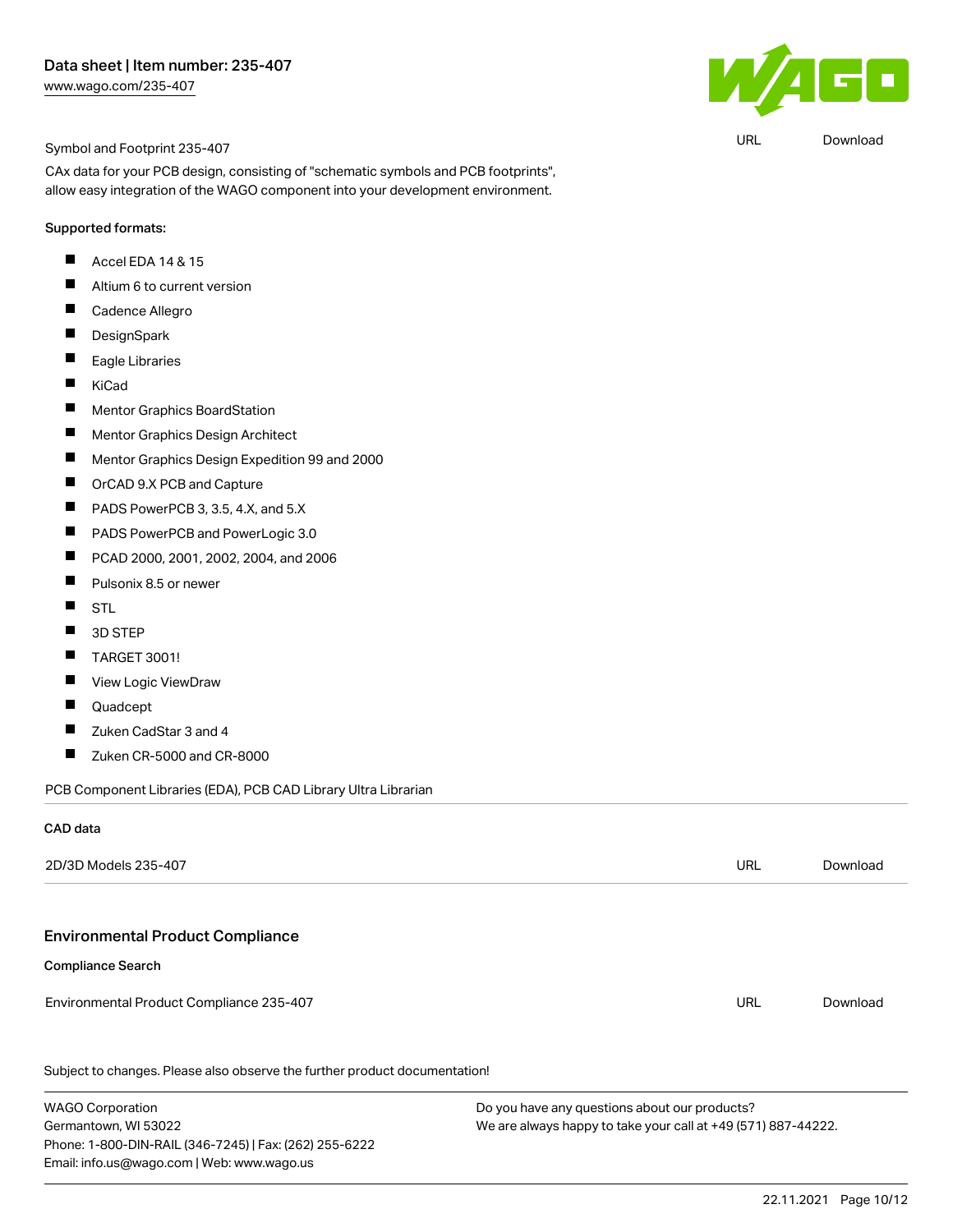

PCB terminal block; 2.5 mm<sup>2</sup>; Pin spacing 5/5.08 mm; 7-pole; PUSH WIRE<sup>®</sup>; 2,50 mm<sup>2</sup>; gray

#### Installation Notes



Inserting a solid conductor via push-in termination.

#### Conductor removal



Removing a conductor via screwdriver (2.5 mm blade width).

Conductor termination

Subject to changes. Please also observe the further product documentation!

WAGO Corporation Germantown, WI 53022 Phone: 1-800-DIN-RAIL (346-7245) | Fax: (262) 255-6222 Email: info.us@wago.com | Web: www.wago.us